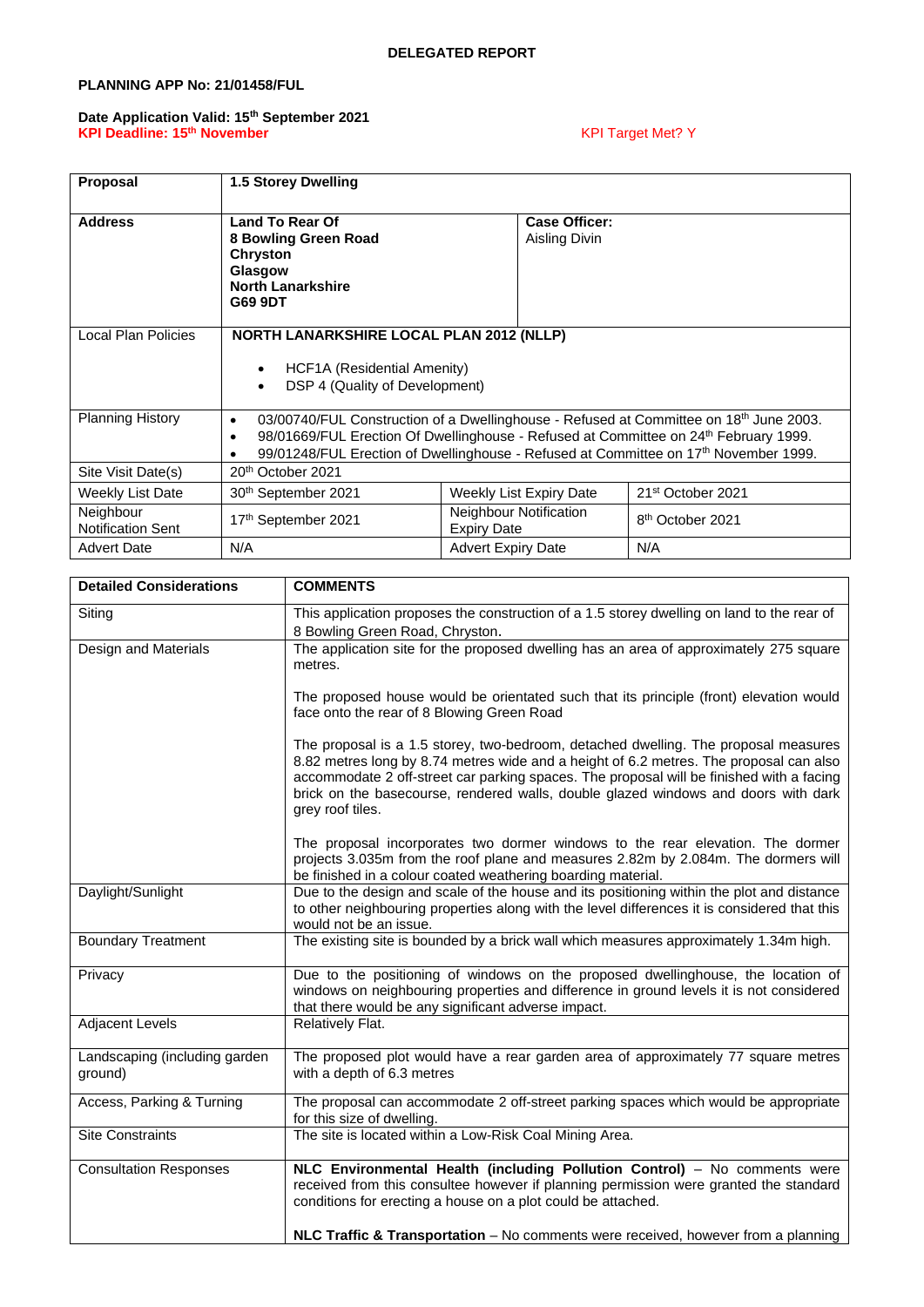|                 | perspective we acknowledge that the proposal can accommodate two off-street parking<br>spaces which is acceptable for a dwelling of this size. The lane serving the proposed<br>dwelling is of a poor standard but there is not considered to be any road safety issues<br>associated with the development                                                                                 |
|-----------------|--------------------------------------------------------------------------------------------------------------------------------------------------------------------------------------------------------------------------------------------------------------------------------------------------------------------------------------------------------------------------------------------|
| Representations | Two letters of representation were received following the standard neighbour notification<br>process and one letter of representation was received after the neighbour notification<br>period. The points raised can be summarised as follows:                                                                                                                                             |
|                 | Not only would this effect our property but it will also affect the natural light we<br>get into our kitchen.                                                                                                                                                                                                                                                                              |
|                 | Response: As stated above, due to the positioning of the proposed dwellinghouse<br>within the plot and distance to other neighbouring properties along with the level<br>differences it is considered that this would not be an issue. Given the positioning of the<br>windows, it is considered that the proposal will not create an adverse impact on the<br>current privacy issues.     |
|                 | The application was wrongly addressed, which caused confusion among the<br>community.                                                                                                                                                                                                                                                                                                      |
|                 | Response: We changed the address of the application site but are of the view that this<br>did not have an impact on the public viewing the proposal online and making their<br>comments.                                                                                                                                                                                                   |
|                 | Access road to this proposed property which is adjacent to our house contains<br>deep potholes, surface water and drainage problems due the current issues. Any<br>further usage would make the road conditions deteriorate further and the road<br>may become unsuitable for vehicles.                                                                                                    |
|                 | Response: We acknowledge that the application can accommodate two off street<br>parking spaces which is considered acceptable for a property of the size proposed. This<br>is a private road so issues of the current state of the road/maintenance are for owners of<br>the lane to address but it is not considered that an additional dwelling would present any<br>road safety issues. |
|                 | Planning Permission has previously been refused 3 times and there has been no<br>change since the following previous applications were refused:                                                                                                                                                                                                                                            |
|                 | Response: It is acknowledged that there have been previous attempts for similar<br>proposal on this application site which were unsuccessful, however every application is<br>determined on its own merit.                                                                                                                                                                                 |
|                 | Scottish Water have advised that a public sewer passes through the application<br>site and that this would need to be diverted or protected. Also, that separate<br>drainage system of foul and surface water sewers would be required. Both of<br>which would cause major disruption and upheaval to the surrounding properties.                                                          |
|                 | <b>Response:</b> If the application was approved then a standard condition for drainage in<br>association with the construction of a dwelling could be attached to the permission. For<br>drainage facilities to be provided on site to prevent surface water running from the site<br>onto the public road.                                                                               |
|                 | The design of the new dwelling has aimed to reduce the possibility for<br>overlooking our property (8 Bowling Green Road), the design and orientation of<br>the house is not in keeping with the style and character of the surrounding plots.                                                                                                                                             |
|                 | <b>Response:</b> We agree that the dwelling proposed and indeed the site itself are out of<br>character to the existing properties within this area.                                                                                                                                                                                                                                       |
|                 | The driveway of the proposed new dwelling is directly next to our only area of<br>small garden and would therefore be detrimental to the use of this space by<br>ourselves and our small child.                                                                                                                                                                                            |
|                 | <b>Response:</b> We note within the Planning Assessment below that this site is not<br>considered acceptable for a house. Whilst the parking provision is acceptable for a<br>house of this size, it is considered that overall the development is unacceptable and out<br>of keeping with the character of the area.                                                                      |
|                 | An additional house would only add to this issue which is exacerbated at present<br>with overspill parking from the Bowling Green and the number of park activities<br>now taking place.                                                                                                                                                                                                   |
|                 | Response: The plans provided confirms two off-street parking spaces can be                                                                                                                                                                                                                                                                                                                 |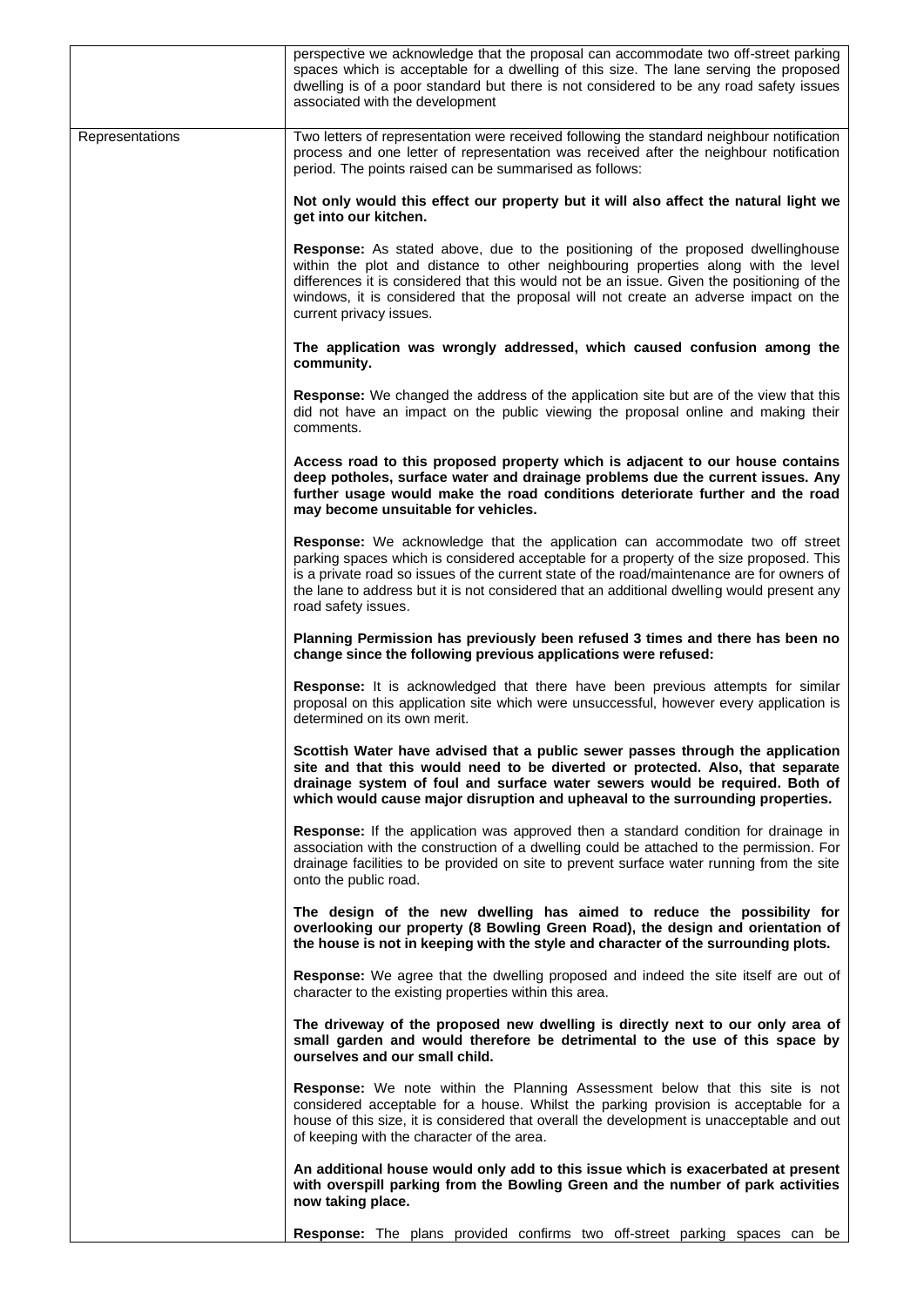|                                      | accommodated within the front curtilage. In relation to on street parking, unfortunately<br>through the planning remit we do not have any control over indiscriminate parking,<br>where members of the public park on the street, whether they are visiting this property<br>or not. It is considered that the proposal for a dwellinghouse will not create a significant<br>change in parking demands.<br>This would set a new precedent for the area that could encourage other<br>surrounding properties to also half their garden and begin to build additional<br>houses. |  |
|--------------------------------------|--------------------------------------------------------------------------------------------------------------------------------------------------------------------------------------------------------------------------------------------------------------------------------------------------------------------------------------------------------------------------------------------------------------------------------------------------------------------------------------------------------------------------------------------------------------------------------|--|
|                                      |                                                                                                                                                                                                                                                                                                                                                                                                                                                                                                                                                                                |  |
|                                      | <b>Response:</b> Whilst we acknowledge that every application is determined on its own<br>merit, we do agree that if permission was granted then it could set a precedent within<br>the area.                                                                                                                                                                                                                                                                                                                                                                                  |  |
|                                      | Would like to raise the awareness of the growing of Japanese Knotweed on the<br>land of the proposed building at 8 Bowling Green Road.                                                                                                                                                                                                                                                                                                                                                                                                                                         |  |
|                                      | <b>Response:</b> In terms of Japanese Knotweed, this is dealt with under separate non-<br>planning legislation and any issues regarding ongoing and historic treatment by<br>neighbouring residents is a private legal matter between them and the developer.                                                                                                                                                                                                                                                                                                                  |  |
|                                      | As mentioned above a late letter of representation was received which covered similar<br>points already received and commented on above. Other points raised in this letter<br>included the overall maintenance of the site and other civil matters which are not<br>considered as planning matters and therefore cannot be addressed within the planning<br>remit.                                                                                                                                                                                                            |  |
| Any Other Material<br>Considerations | This site was previously part of the garden ground of number 8 Bowling Green Road<br>and there have been 3 unsuccessful attempts to get planning permission for a house on<br>this site. The separation of this land from the original house does not mean that this is a<br>house plot                                                                                                                                                                                                                                                                                        |  |

## **Report**

The application seeks planning permission for the erection of a 1.5 storey dwelling on the land rear of 8 Bowling Green Road, Chryston.

#### **Planning Assessment**

Under Section 25 of the Town and Country Planning (Scotland) Act 1997 planning decisions must be made in accordance with the relevant development plan unless material considerations indicate otherwise. The application raises no strategic issues in terms of the Glasgow and the Clyde Valley Strategic Development Plan and therefore it can be assessed in terms of local plan policy.

The application site is located in an area designated as HCF 1 A in the North Lanarkshire Local Plan 2012 which seeks to protect the residential character and amenity of existing housing areas. The proposal is for residential development and is therefore a compatible use with the surrounding area and as such the principle of developing a house plot is acceptable. Policy HCF 1A requires such proposals to be to be assessed against the criteria of DSP 4 which considers issues such as size, materials, and road safety, and which states that proposals must integrate successfully with the surrounding area by avoiding harm to the neighbouring amenity.

The application site has been subdivided from 8 Bowling Green Road. No.8 Bowling Green Road is under a different ownership and now this creates a separate ownership of land. It is noted that there have been several attempts to erect a dwelling house within this application site, these proposals were all refused at the time. I refer to the latest proposal back in 2003, (planning reference - 03/00740/FUL) this application was presented to the Planning Committee on 18<sup>th</sup> June 2003 and was recommended to be refused on following reasons:

- the proposal failed to meet the requirements set out in the Council's Guidance on the minimum space around new dwellings
- the size of the plot does not allow for the construction of a dwelling which would be in keeping with those in the immediate surrounding area,
- the proposal would result in the over development of the plot with insufficient garden ground resulting in unacceptable level of residential development. The proposed dwelling will also adverse the level of amenity currently enjoyed by the surrounding residents
- Failing to meet the requirements of the Council's Road Authority in terms of parking provisions and failing to create any impact on the access sightlines
- Finally, if approved, would be likely to set an undesirable precedent and encourage further applications for similar developments which would be unacceptable

Whilst the current application is assessed against the current Local Development Plan (NLLP 2012) many of the same concerns are still present. The current proposal fails to meet the Council's Guidance on the minimum space around new